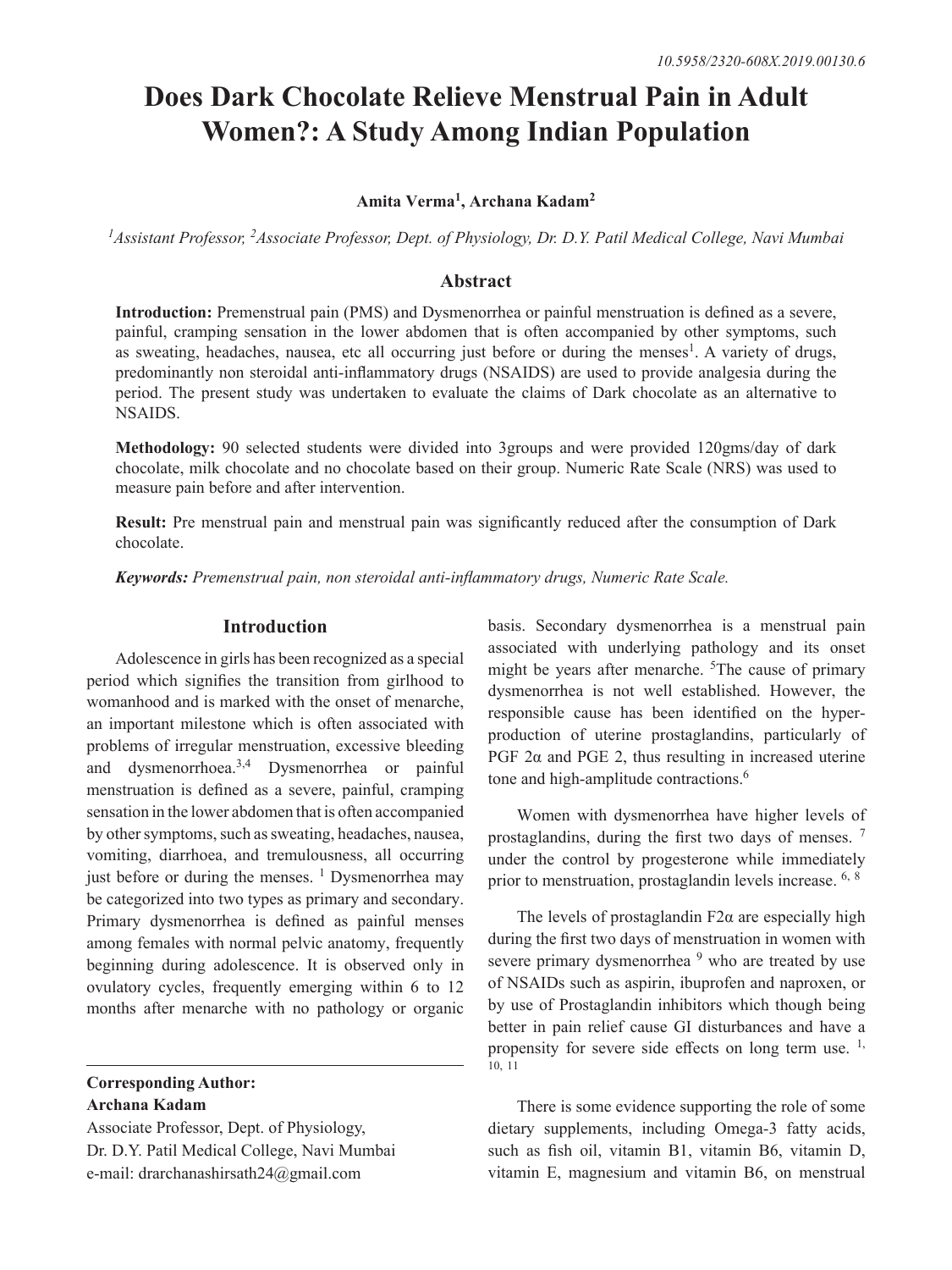pain relief. 12, 13, 14. Disruption of calcium regulation has been proposed as an underling factor for increasing incidence and severity of menstrual pain 15, <sup>16</sup>

Chocolate is rich in vitamin A, B1, C, D, and vitamin E. In addition, chocolate also contains antioxidants of phenol and flavonoids, rich in minerals such as calcium, potassium, iron, a little omega 3 and 6, and high magnesium<sup>17</sup> which can reduce menstrual pain and premenstrual occurrence in women. Because of the mentioned benefits of dark chocolate, this study was undertaken to examine the effect of dark chocolate on menstrual pain in adolescent women.

# **Materials & Method**

**Study Design:** This was experimental study with randomized testing with control group design.

The study was conducted on medical students at DY Patil Medical College Navi Mumbai. 90 samples were recruited by random sampling technique. The students who had given the history of severe primary dysmenorrhea were selected for the present study.

# **Inclusion criteria:**

- (a) Single, Young woman aged 18-21 years
- (b) Experiencing severe pre menstrual and menstrual pain in the last 6months
- (c) Regular menstrual cycle
- (d) Not taking analgesic medication in last 24 hours

**Exclusion criteria:** Students with history of any chronic illnesses, or those using any contraceptive pills or any vitamin supplements

**Intervention:** 90 students that were selected were divided into 3 groups of 30 students each.

**Group 1:** Received 120gms/day of dark chocolate for 3 days.

**Group 2:** Received 120gms/day of milk chocolate for 3days

**Group 3:** With severe dysmenorrhea who did not receive any chocolate.

Doses given from onset of PMS till Second day of menses.

**Instrument:** Numeric Rate Scale (NRS)<sup>2</sup> was used to measure pain. The 10-point numeric scale ranges

from '0' representing one pain extreme (e. g. "no pain") to '10' representing the other pain extreme Pain was measured before and after intervention.

Institutional ethical committee clearence was obtained prior to commencement of the study. No data of identification apart from weight, hieght were taken on the subject information sheet. The data of intervention pain scales were tabulated on MS Excel data sheet and compiled. The statistical analysis was done using SPSS software version 16.



**Fig 01: Pain Scale Index**

#### **Observations**

The present study comprised of 90 subjects, females of 18 to 21 years of age, with the mean age being 19 years and 3 months. No statistically significant differences were found in the age and BMI of the selected subjects. The group I consisted of individuals who were given dark chocolate during their study period. The details of group I are as follows (Table 1)

**Table 1: Dark Chocolate Group (Group I)**

| <b>Subjects</b> | (Years) | Mean Age   Mean PSI   Mean PSI<br>(Pre) | (Post) | Mean<br>BMI |
|-----------------|---------|-----------------------------------------|--------|-------------|
| 30              | 19.3    | 8.36                                    | 7.02   | 23.05       |

The subjects showed a improvement in their pain scales with dark chocolate. Paired T Test (two tailed) was conducted to ascertain the significance, which revealed P value is less than 0.0001 By conventional criteria, this difference is considered to be extremely statistically significant at 95% confidence interval.

Group II comprised of 30 subjects, who were administered milk chocolate as a part of intervention to assess its effects on pain scale index during menstrual pain. (table 02)

**Table 2: Milk Chocolate Group (Group II)**

| <b>Subjects</b> | (Years) | Mean Age   Mean PSI   Mean PSI<br>(Pre) | (Post) | Mean<br><b>BMI</b> |
|-----------------|---------|-----------------------------------------|--------|--------------------|
| 30              | 19.6    | 8.41                                    | 7.37   | 22.52              |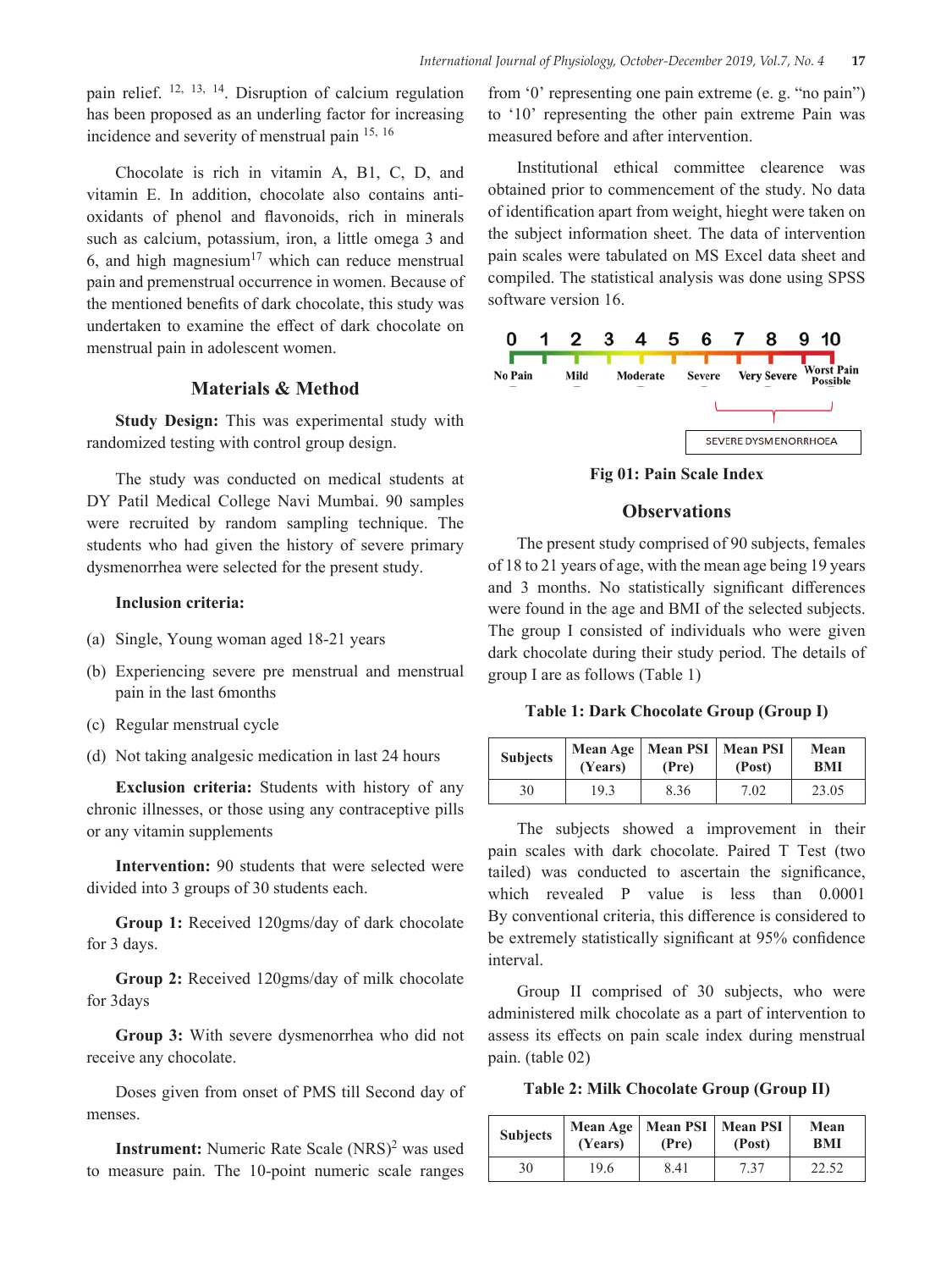In terms of pain, the subjects showed a mild improvement with administration of milk chocolate. Paired T Test (two tailed) was conducted to ascertain the significance, which revealed that the P value  $< 0.0001$ By conventional criteria, this difference is considered to be statistically significant at a confidence interval of 95%.

**Table:3 Control Group (Group I)**



# **Mean Pain Scale Levels**



One way ANOVA analysis was conducted to ascertain the variance among the three groups which revealed that the f-ratio value is 5.15115. The p-value is.007687. The result is significant at 95 % confidence interval indicating that a variance exists between all three groups with dark chocolate showing highest mean difference in reduction of pain levels (1.34) as compared to other two groups.

In Summary, the study revealed that pain levels among adolescent females experiencing dysmenorrhea was reduced on consumption of dark chocolate, in comparison with milk chocolate and no chocolate.

#### **Discussion**

This study was conducted to compare the effects of administration of dark chocolate and milk chocolate on primary dysmenorrhea. The results showed that obtained efficacy in pain reduction was higher with taking dark chocolate and moderate with taking milk chocolate.

Enhanced release of PGs, allegedly from disintegrating cells during endometrial sloughing, is believed to cause myometrial hyper contractility, resulting in ischemia and hypoxia of the uterine muscle, and, ultimately, pain. 18, <sup>19</sup>

All women have increased levels of PGs during the luteal phase compared with the follicular phase of

ovulatory cycles. However, compared with eumenorrheic women, dysmenorrheic women have higher levels of PGs, as measured in luteal phase endometrial biopsies, jet washings and menstrual fluids. <sup>20, 21</sup> Higher circulating levels of PGs (PGF2α and PGE2) have been reported in women with dysmenorrhea compared with asymptomatic women during menstruation, and these PG levels are highest during the first 48 h of menses, when symptoms peak. <sup>18, 22, 23, 24</sup> Further, the severity of menstrual pain and associated symptoms of dysmenorrhea are directly proportional to the amount of PGs released. <sup>21, 25</sup> In addition, clinical administration of exogenous PGs results in uterine contraction and often also produces the same systemic symptoms that frequently accompany dysmenorrhea. 24, <sup>26</sup>

Magnesium influences the contractility, tone and relaxation of the uterine smooth muscle; and may inhibit the synthesis of prostaglandin based on inhibition of biosynthesis of prostaglandin. Studies have revealed that menstrual pain is relieved by good diet. 27, 28, 29, 30 Paath, (2004) stated adolescent women need to maintain a good nutritional status, with a balanced way of eating at the time of menstruation.  $31$ 

It has been reported that plasma levels of calcium in premenstrual period is lower in people suffering from premenstrual syndrome. 32, 33 Di Cintio et al reported a relationship between calcium intake in food and reducing the severity of primary dysmenorrhea. Also, a small randomized trial showed that increasing dietary calcium intake reduce mood and pain symptoms associated with menstruation 34, 35

Repeated monthly painful episodes may lead to the development of central sensitivity to pain. <sup>36, 37</sup> Central sensitization is defined as an abnormal augmentation of pain by mechanisms within the central nervous system (CNS), and therefore represents a state where the response to normal peripheral inputs is greatly enhanced. 38, 39 Primary dysmenorrhea has been classified as a member of the central sensitivity syndromes together with several other clinical conditions including fibromyalgia and tension-type headaches. 36, 37 These syndromes are characterized by pain hypersensitivity in the absence of tissue injury, inflammation, or a lesion to the nervous system. 36, <sup>39</sup>

In a previous study examining the benefits of dark chocolate to reduce menstrual pain stated that the chocolate content of GABA (Gamma-Amino Butyric acid) is an amino acid that has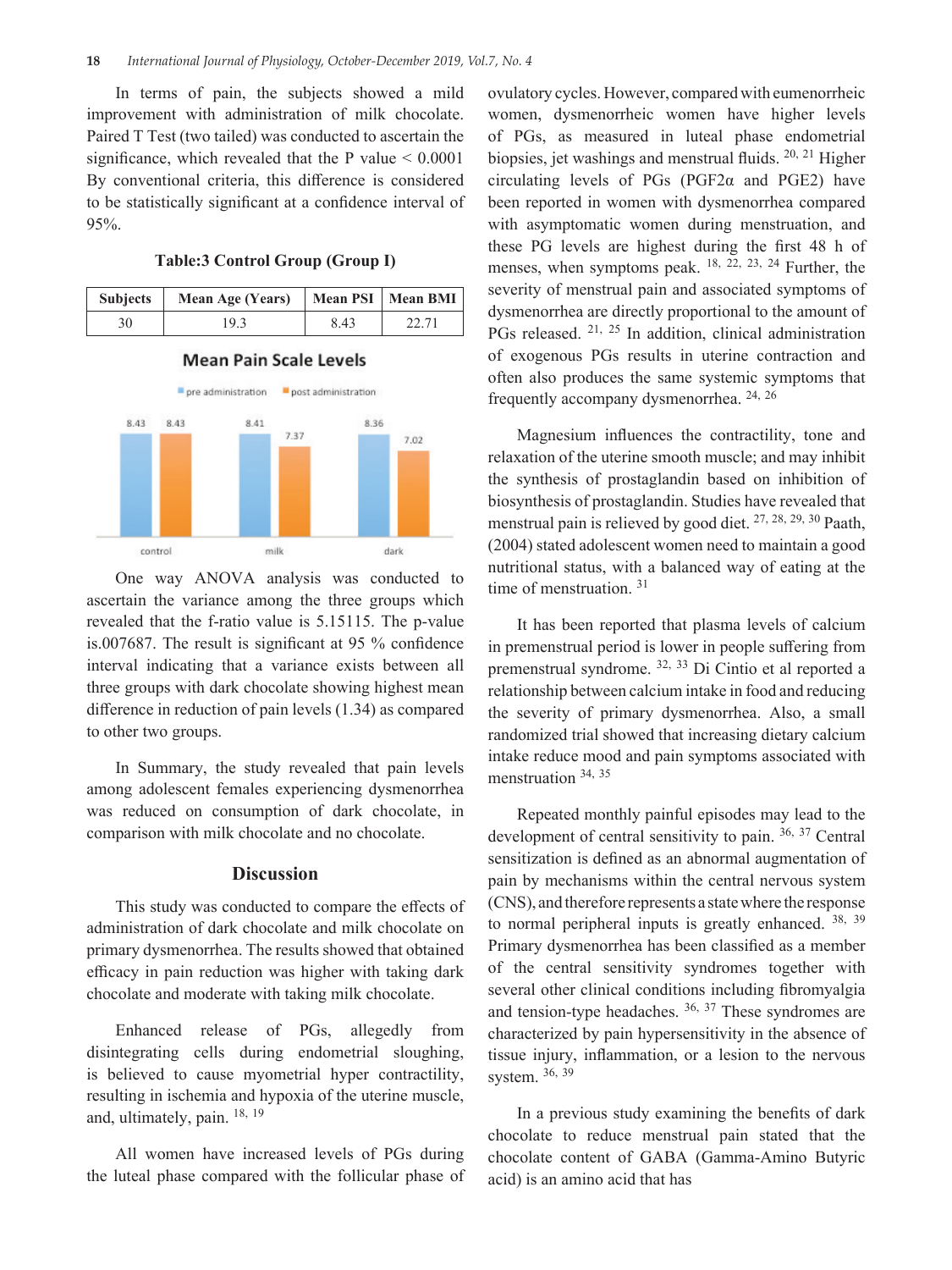a major function as a neurotransmitter in the central nervous system. Gamma aminobutyric acid inhibits nerve transmission in the brain, calming nervous activity. The 5-HT creates a sense of comfort and increase serotonin levels. L-taurine gives rise to bodywide relaxation. L-glutamine can be utilized directly by the brain for energy production in brain cells. Thus it can improve brain function and facilitate the utilization of GABA and S-HTP. In theory, magnesium has a direct effect on vascular pressure and can regulate the entry of calcium into the smooth muscle cells of the uterus, so magnesium affects contraction and relaxation of smooth muscle of the uterus. 41

Magnesium can also suppress inflammation by inhibiting the formation of prostaglandins. So in the group treated with dark chocolate states menstrual pain is reduced significantly. <sup>41</sup>

Copper is a cofactor for a number of enzymes and is required for iron transport and other process. 43, 44 Dark chocolate provides 31% whereas milk chocolate provides 10% of the U. S. RDA for copper per 100-kcal serving, dark chocolate provides 25% of the RDA (1.90mg) and Milk chocolate contains 5% of the RDA for iron. 42 A study in 2005 stated, dark chocolate contains complex carbohydrates, antioxidants (flavonoid polyphenols), vitamin B6, unsaturated fatty acids (omega 3 and omega 6) and minerals (magnesium, calcium, iron) that influence and regulate menstrual cycle by balancing the levels of the sex hormones in the blood during the luteal phase of the cycle. 44

**Conclusion:** The study concluded that in the selected study group, the pain levels during dysmenorrhoea was significantly reduced by administration of dark chocolate as compared to no administration. The use of a natural substitute is a viable option to NSAIDS as it carries none of the side effects associated with the drugs. The study is limited by the small sample size and lack of variability in the age group of the subjects. A wider study is needed to effectively apply this in the entire population.

# **Conflict of Interest:** None

# **Source of Funding:** Self Funded

# **References**

1. Lobo RA, Gershenson DM, Lentz GM, Valea FA. Comprehensive Gynecology E-Book. Elsevier Health Sciences; 2016 Jun 22.

- 2. Judha M, Sudarti FA. Teori pengukuran nyeri dan nyeri persalinan. Jogjakarta, Muha Medika. 2012.
- 3. Agarwal AK, Agarwal A. A study of dysmenorrhea during menstruation in adolescent girls. Indian journal of community medicine: official publication of Indian Association of Preventive & Social Medicine. 2010 Jan; 35 (1):159.
- 4. Dhingra R, Kumar A, Kour M. Knowledge and practices related to menstruation among tribal (Gujjar) adolescent girls. Studies on Ethno-Medicine. 2009 Jan 1; 3 (1):43-8.
- 5. Sharma N, Sagayaraj M, Sujatha B. Menstrual characteristics and prevalence of dysmenorrhea in college students. International Journal of Scientific and Research Publications. 2014; 4 (10):1-6.
- 6. Iacovides S, Avidon I, Baker FC. What we know about primary dysmenorrhea today: a critical review. Human reproduction update. 2015 Sep 7; 21 (6):762-78.
- 7. Dawood MY. Primary dysmenorrhea: advances in pathogenesis and management. Obstetrics & Gynecology. 2006 Aug 1; 108 (2):428-41.
- 8. Wong CL, Farquhar C, Roberts H, Proctor M. Oral contraceptive pill as treatment for primary dysmenorrhoea. Cochrane Database of Systematic Reviews. 2009 (2).
- 9. Nair P, Grover VL, Kannan AT. Awareness and practices of menstruation and pubertal changes amongst unmarried female adolescents in a rural area of East Delhi. Indian journal of community medicine. 2007 Apr 1; 32 (2):156.
- 10. Morrison BW, Daniels SE, Kotey P, Cantu N, Seidenberg B. Rofecoxib, a specific cyclooxygenase-2 inhibitor, in primary dysmenorrhea: a randomized controlled trial. Obstetrics & Gynecology. 1999 Oct 1; 94 (4):504-8.
- 11. Smith WL, Langenbach R. Why there are two cyclooxygenase isozymes. The Journal of clinical investigation. 2001 Jun 15; 107 (12):1491-5.
- 12. Liu CZ, Xie JP, Wang LP, Zheng YY, Ma ZB, Yang H, Chen X, Shi GX, Li SL, Zhao JP, Han JX. Immediate analgesia effect of single point acupuncture in primary dysmenorrhea: a randomized controlled trial. Pain Medicine. 2011 Feb 1; 12 (2):300-7.
- 13. Penland JG, Johnson PE. Dietary calcium and manganese effects on menstrual cycle symptoms. American journal of obstetrics and gynecology. 1993 May 1; 168 (5):1417-23.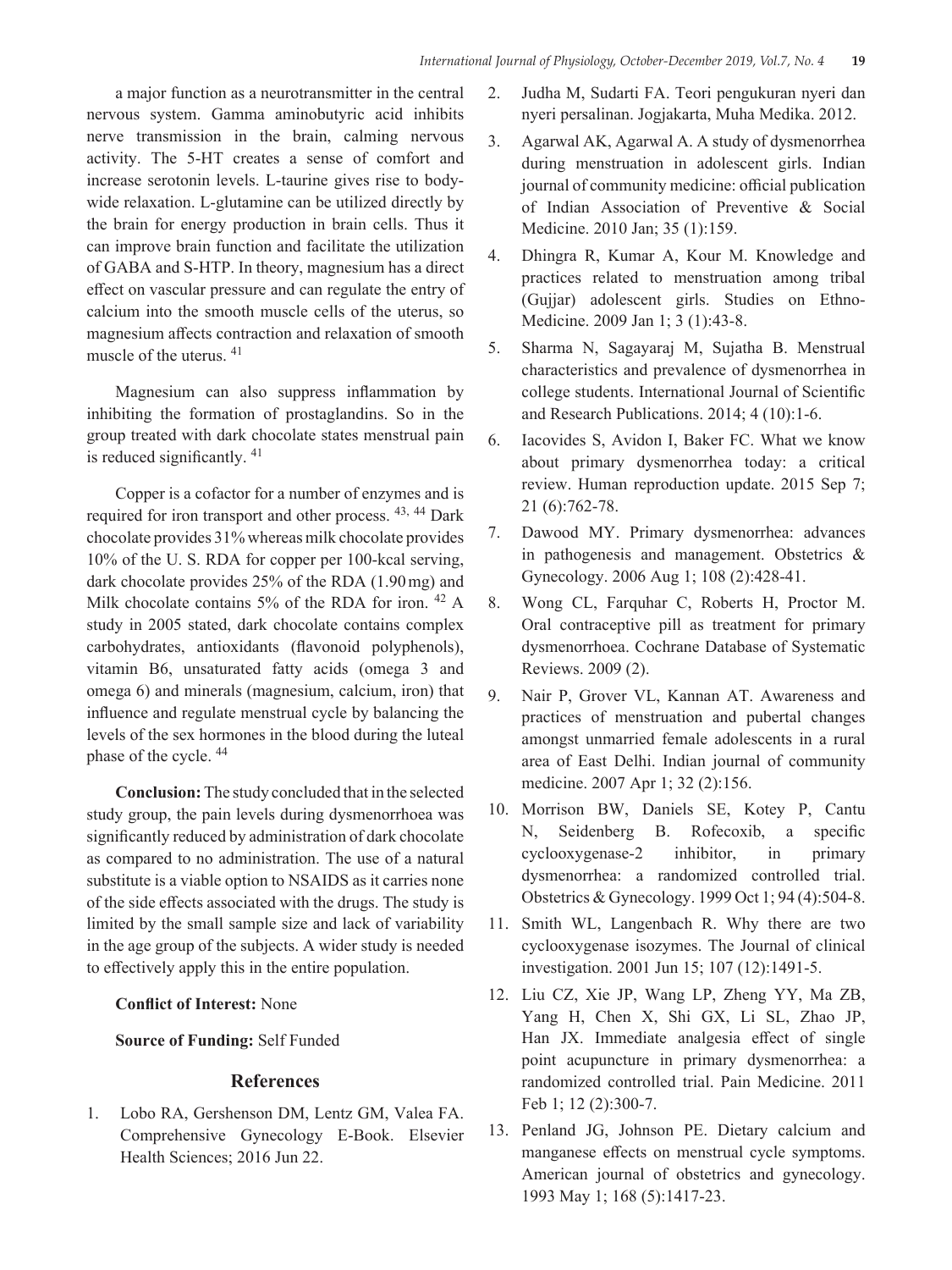- 14. Charandabi SM, Mirghafourvand M, Chegini SN, Javadzadeh Y. Calcium With and Without Magnesium for Primary Dysmenorrhea: A Double-Blind Randomized Placebo Controlled Trial. Int J Women's Health Reprod Sci. 2017 Oct 1; 5 (4):332-8.
- 15. Alvir JM, Thys-Jacobs S. Premenstrual and menstrual symptom clusters and response to calcium treatment. Psychopharmacology bulletin. 1991.
- 16. Thys-Jacobs S. Micronutrients and the premenstrual syndrome: the case for calcium. Journal of the American College of Nutrition. 2000 Apr 1; 19  $(2):220-7.$
- 17. Nurazizah E, Tih F, Suwindere W. Black chocolate consumption reduces subjective symptoms in 18- 22 years old females with premenstrual syndrome. Journal of Medicine and Health. 2015 Feb 27; 1 (1).
- 18. Dawood MY. Dysmenorrhea and prostaglandins. InGynecologic endocrinology 1987 (pp. 405-421). Springer, Boston, MA.
- 19. Hayaishi O, Matsumura H. Prostaglandins and sleep. Adv Neuroimmunol 1995; 5:211-216.
- 20. Chan WY, Hill JC. Determination of menstrual prostaglandin levels in nondysmenorrheic and dysmenorrheic subjects. Prostaglandins 1978; 15:365-375.
- 21. Lundstrom V, Green K. Endogenous levels of prostaglandin F2alpha and its main metabolites in plasma and endometrium of normal and dysmenorrheic women. Am JObstet Gynecol 1978; 130:640-646.
- 22. Hofmeyr GJ. Dysmenorrhoea. In: Bassin J (ed). Topics in Obstetrics and Gynaecology. Johannesburg: Julmar Communications, 1996, 269-274.
- 23. Coco AS. Primary dysmenorrhea. Am Fam Physician 1999; 60:489-496.
- 24. Chan WY, Dawood MY, Fuchs F. Prostaglandins in primary dysmenorrhea. Comparison of prophylactic and nonprophylactic treatment with ibuprofen and use of oral contraceptives. Am J Med 1981; 70:535-541.
- 25. Dawood MY. Dysmenorrhea. Endometrium 1995; 6:363-377.
- 26. Lavin, N., Manual of Endocrinology and Metabolism. Boston: Little, Brown; (1986).

Website available at:http://www. franco-lania.com/ manual-of-endocrinology-and-metabolism-lavin. pdf

- 27. Al-Ghamid, S. M., Cameron, E. C., and Sutton, RA., Magnesium deficiency: pathophysiologic and clinical overview. Am J Kidney Dis (1994) 24:737-52
- 28. Walker, S. M., In vitro synthesis of prostaglandin F2a by human endometrium. Abstracts of the Twentyfirst British Congress of Obstetrics and Gynecology, (1977) P 37. Sheffield. Website available at:http:// iasj. net/iasj?func=fulltext&aId=72026
- 29. Andrea J, Candace N. Pelvic Pain and Dysmenorrhea. In: Novak E, Berek JS. Berek & Novak's Gynecology. 14th ed. Philadelphia: Lippincott Williams & Wilkins; 2007:506-534.
- 30. Paath, E. F. (2004) Gizi dalam Kesehatan Reproduksi. Jakarta: EGC
- 31. Muneyvirci-Delale O, Nacharaju VL, Altura BM, Alutra BT. Sex steroid hormones modulate serum ionized magnesium and calcium levels throughout the menstrual cycle in women. Fertil Steril. 1998; 69 (5):958-962.
- 32. Thys-Jacobs S, Mcmahon D, Bilezikian JP. Cyclical changes in calcium metabolism across the menstrual cycle in women with premenstrual dysphoric disorder. J Clin Endocrinol Metab. 2007; 92 (8):2952-2959
- 33. Di Cintio E, Parazzini F, Tozzi L, et al. Dietary habits, reproductive and menstrual factors and risk of dysmenorrhoea. Eur J Epidemiol. 1997; 13 (8):925-930.
- 34. Penland JG, Johnson PE. Dietary calcium and manganese effects on menstrual cycle symptoms. Am J Obstet Gynecol. 1993; 168 (5):1417-1423.
- 35. Yunus MB. Fibromyalgia and overlapping disorders: the unifying concept of centralsensitivity syndromes. Semin Arthritis Rheum 2007; 36:339- 356.
- 36. Yunus MB. Central sensitivity syndromes: a new paradigm and group nosology for fibromyalgia and overlapping conditions, and the related issue of disease versus illness. Semin Arthritis Rheum 2008; 37:339-352.
- 37. Woolf CJ. Pain: moving from symptom control toward mechanism-specific pharmacologic management. Ann Intern Med 2004; 140:441-451